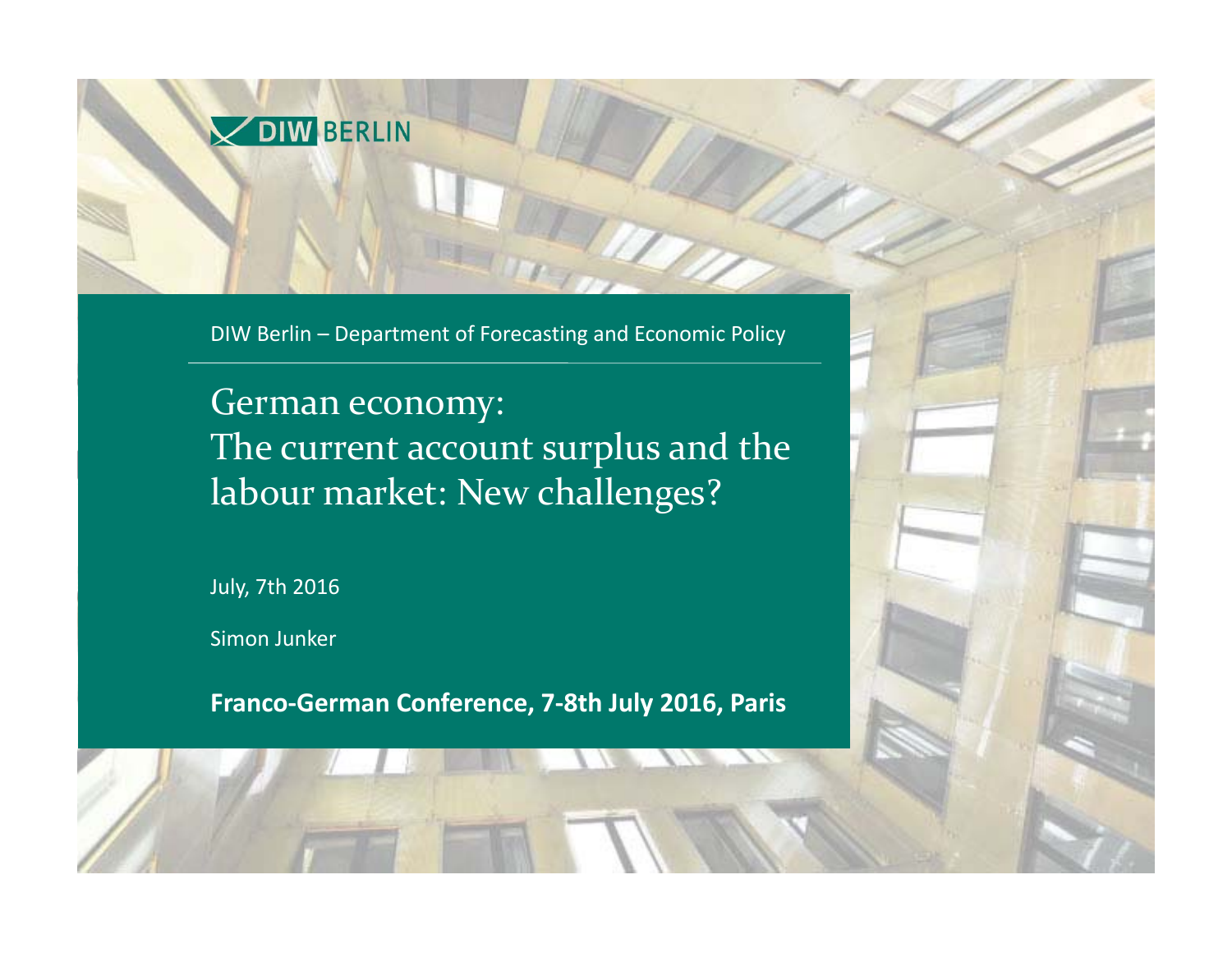#### German current account: huge and increasing



Net financial balance of the German economy in percent of GDP (corresponds to current account except for slight differences in statistical classification). Source: German Federal Statistical Office.

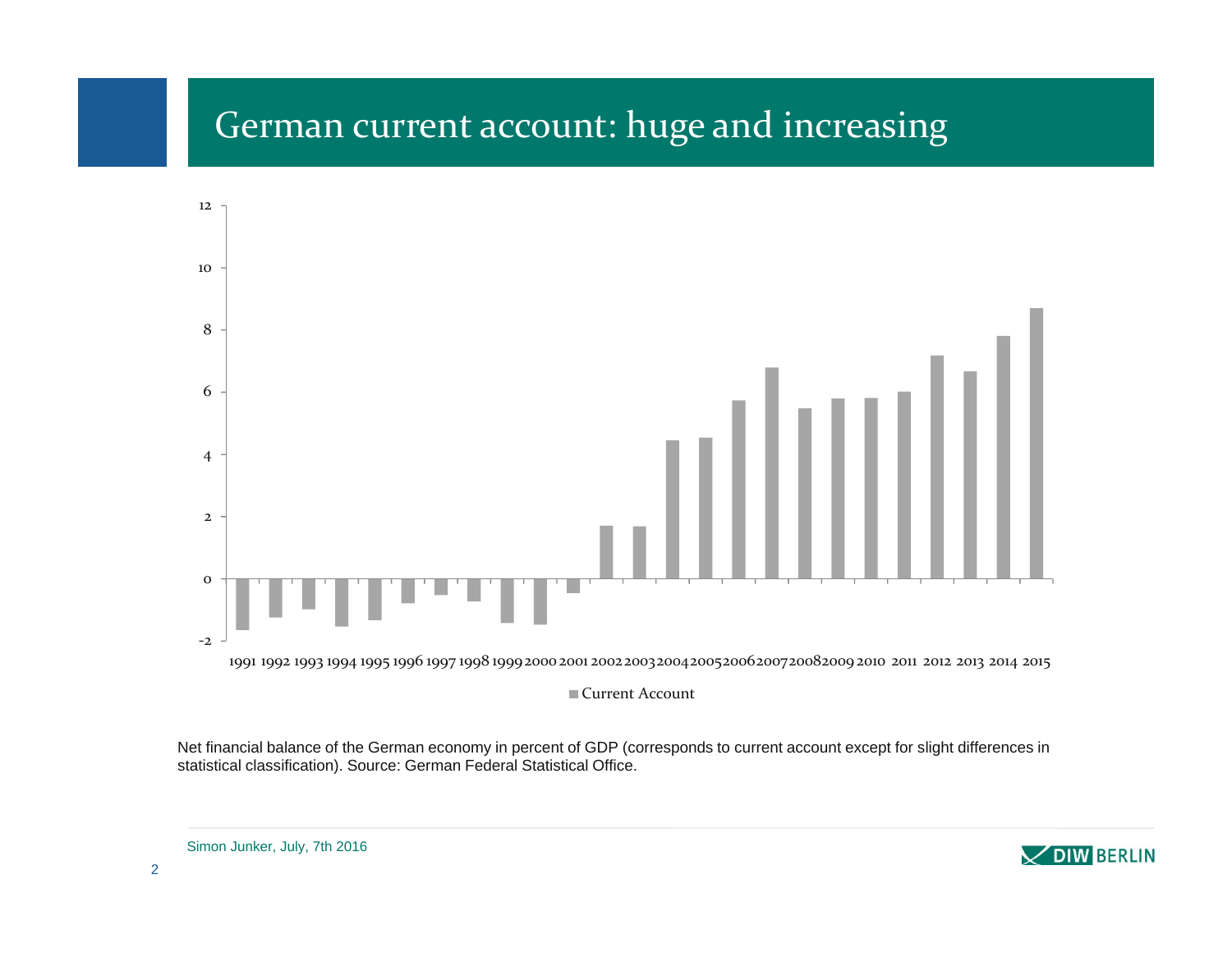# Current account – split into savings and investment



Net investment/savings and balance of the German economy, in percent of GDP.



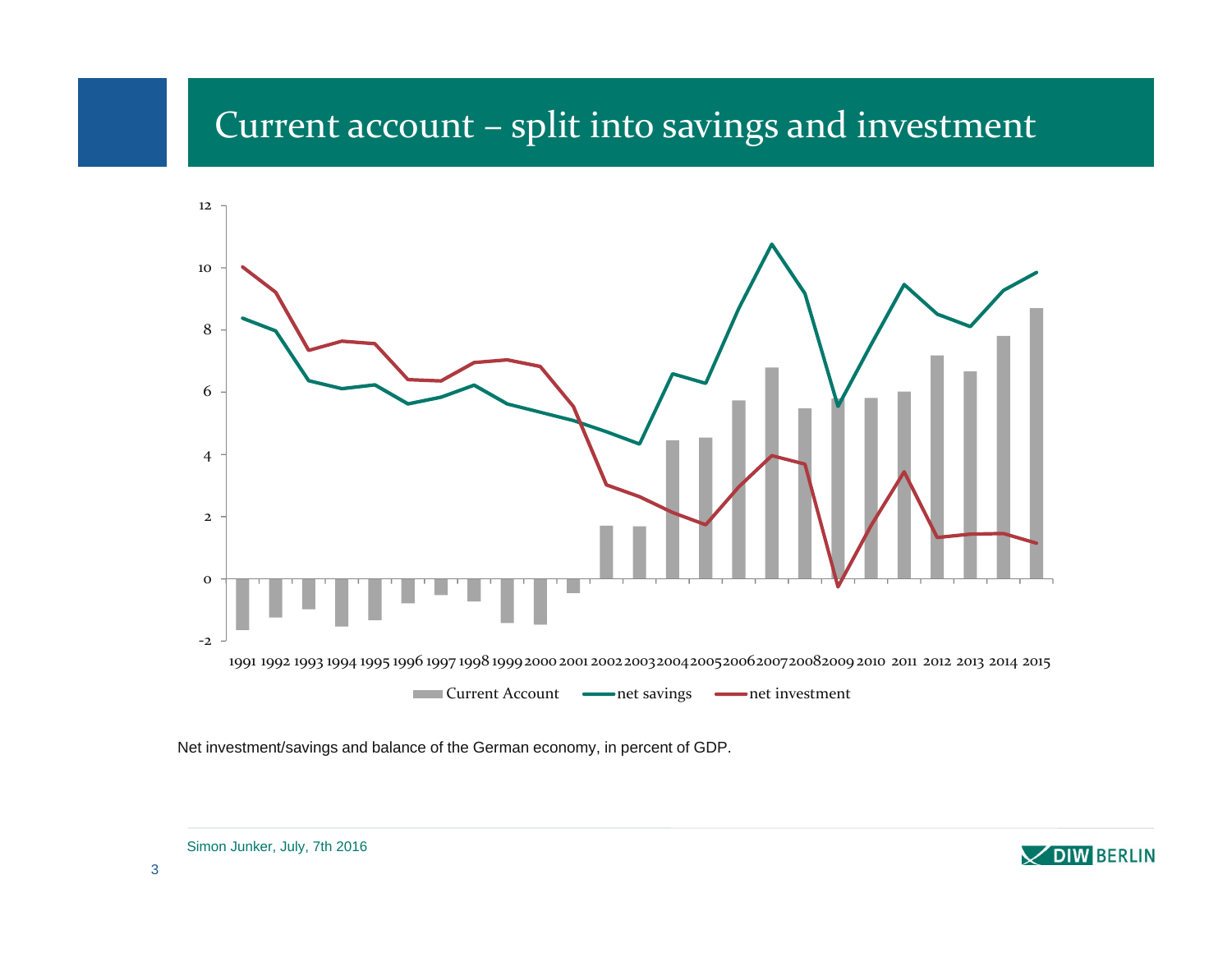#### Weak investment drives German current account surplus



Net investment/savings and balance of the German economy, in percent of GDP; horizontal lines indicate period averages.

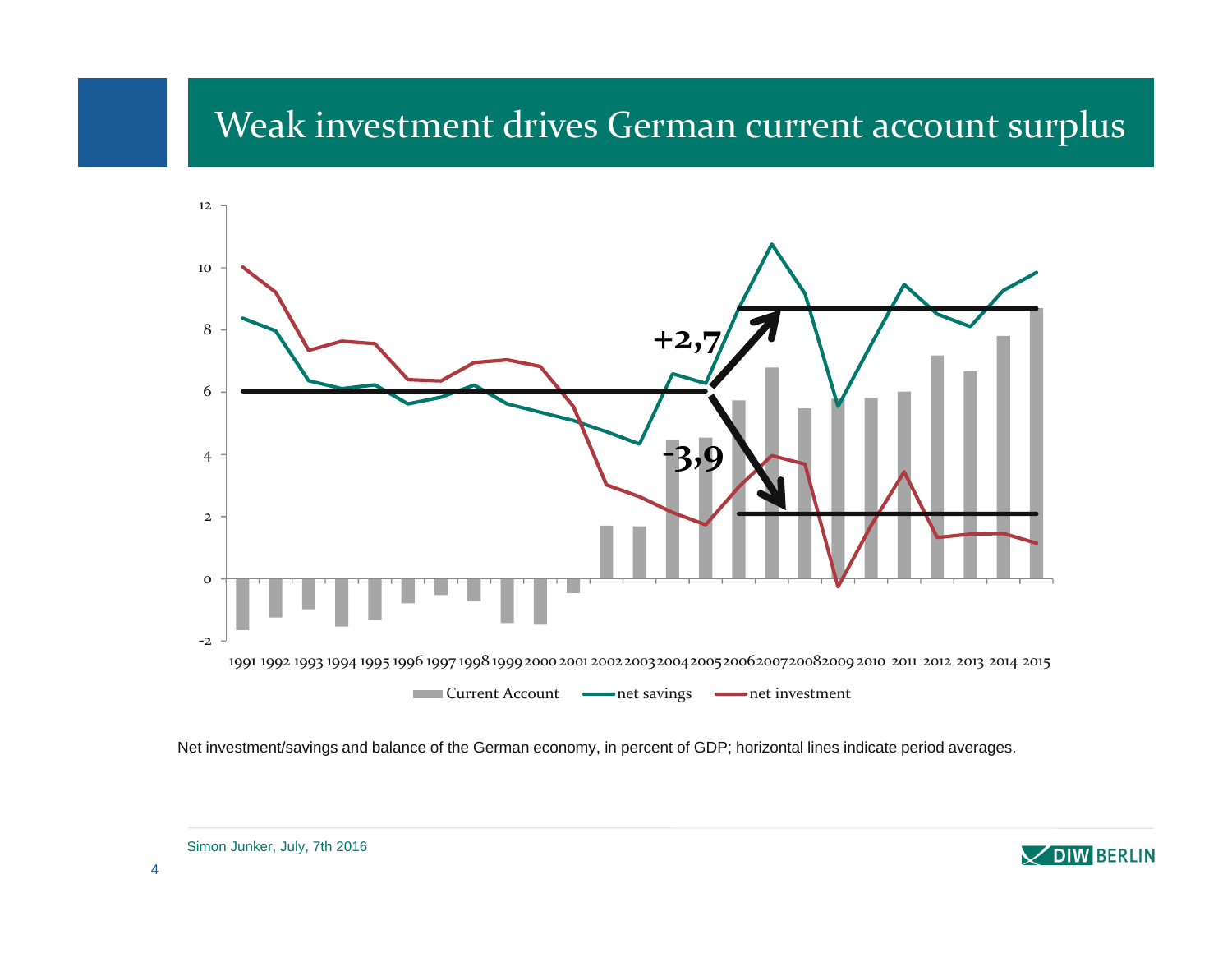#### Positive firm balances across many countries



Left: Net financial balances of the corporate sector in selected countries (in percent of GDP); source: AMECO. Right: Corresponding country averages over 2011-15.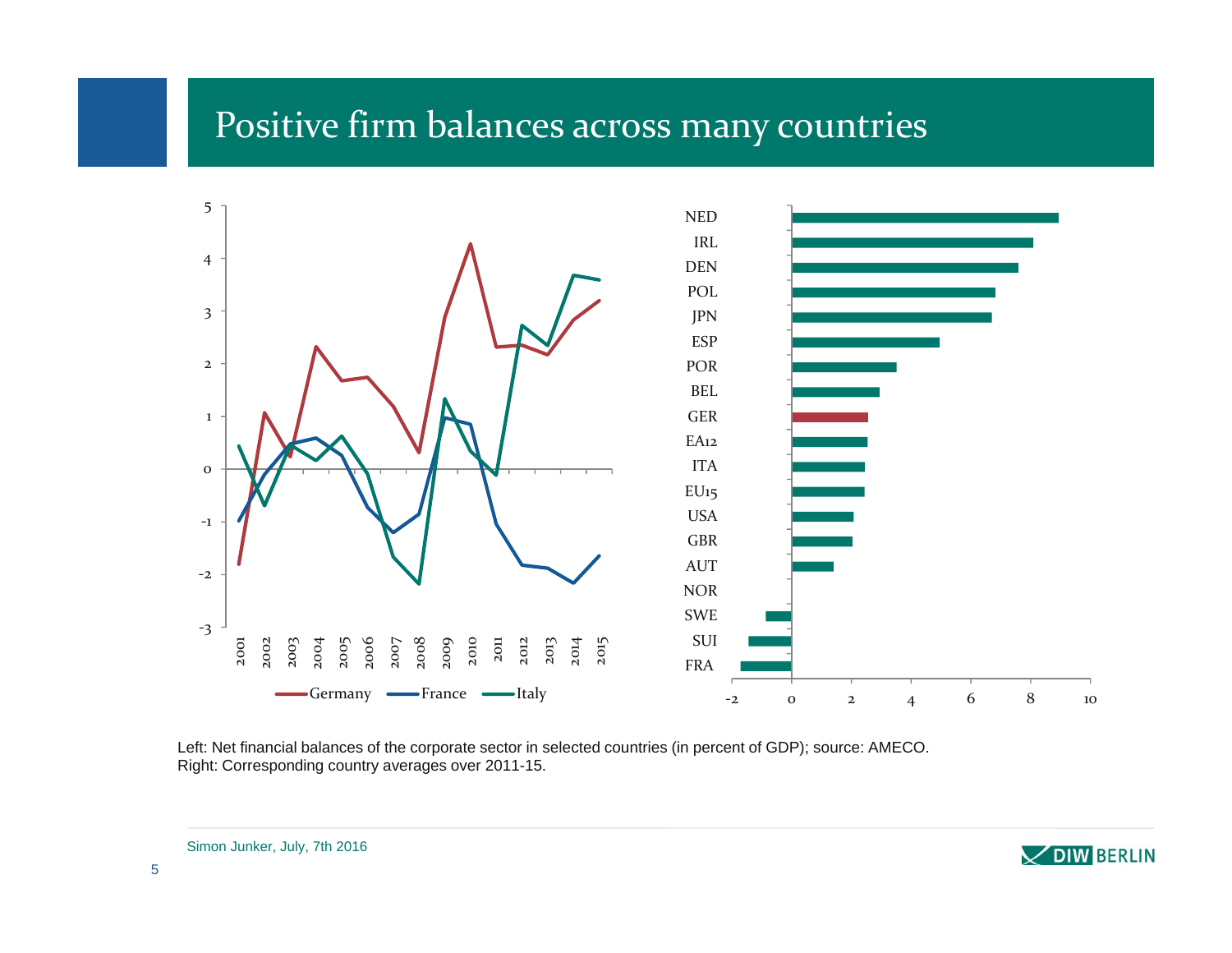#### German households' balance amongs<sup>t</sup> the highest



Left: Net financial balances of the household sector in selected countries (in percent of GDP); source: AMECO. Right: Corresponding country averages over 2011-15.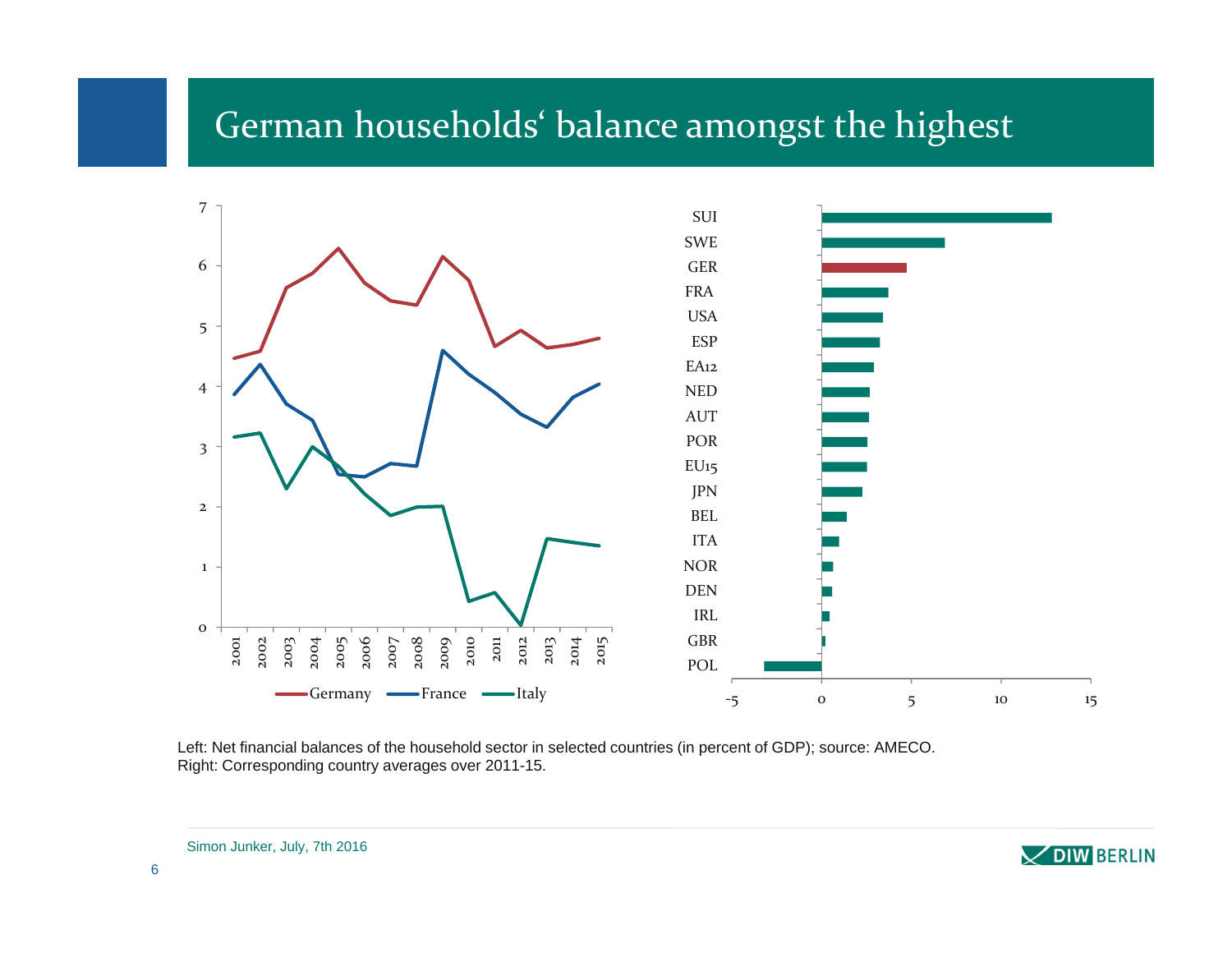#### Public deficits remain high – for now



Left: Net financial balances of the public sector ("deficit" if negative) in selected countries (in percent of GDP); source: AMECO. Right: Corresponding country averages over 2011-15.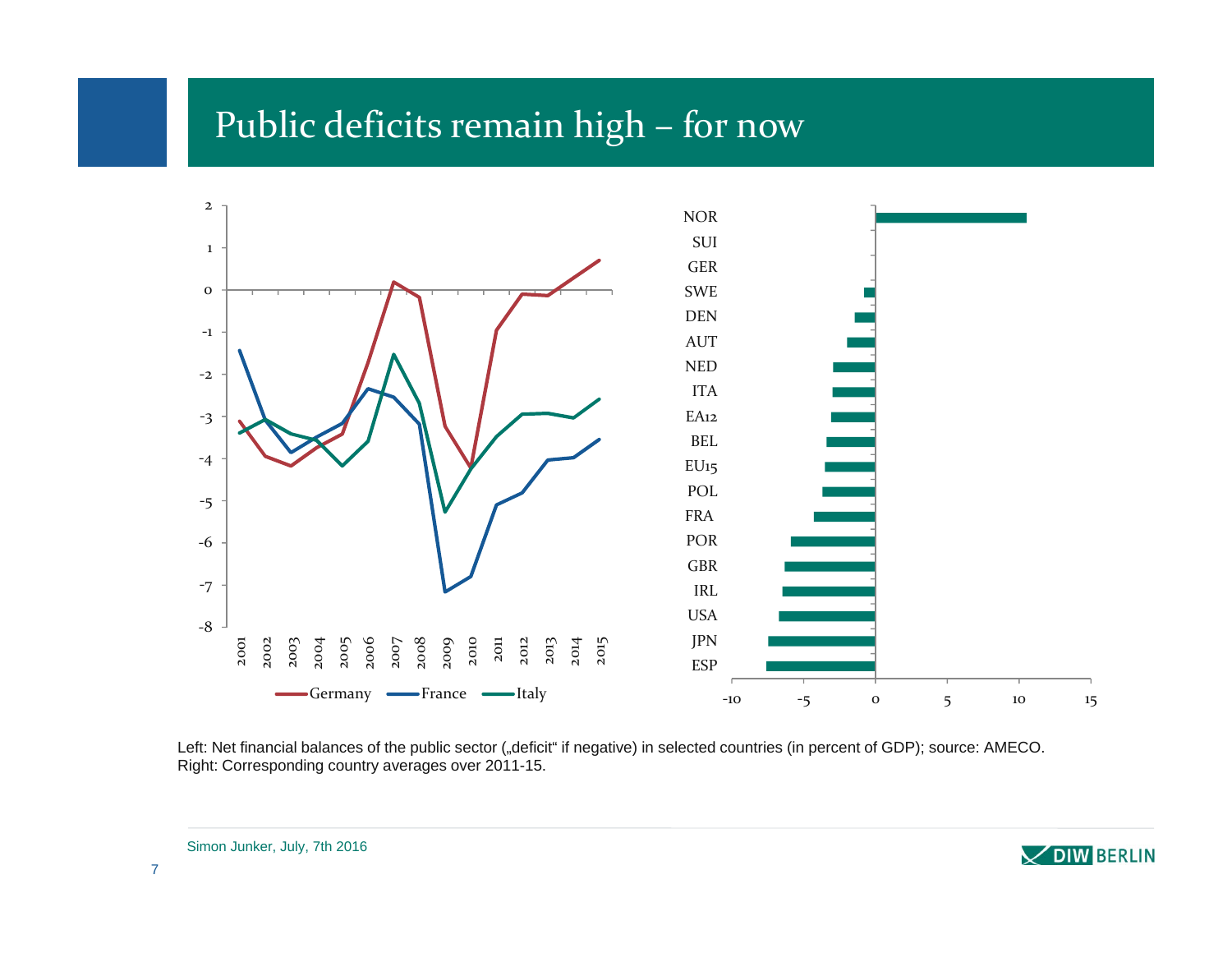# "Typical" current account  $5-5\frac{1}{2}$ % (except for public debt)



Sectoral financial balances; cross country average for 18 countries listed above (except Germany), EU, Euro area and Germany.

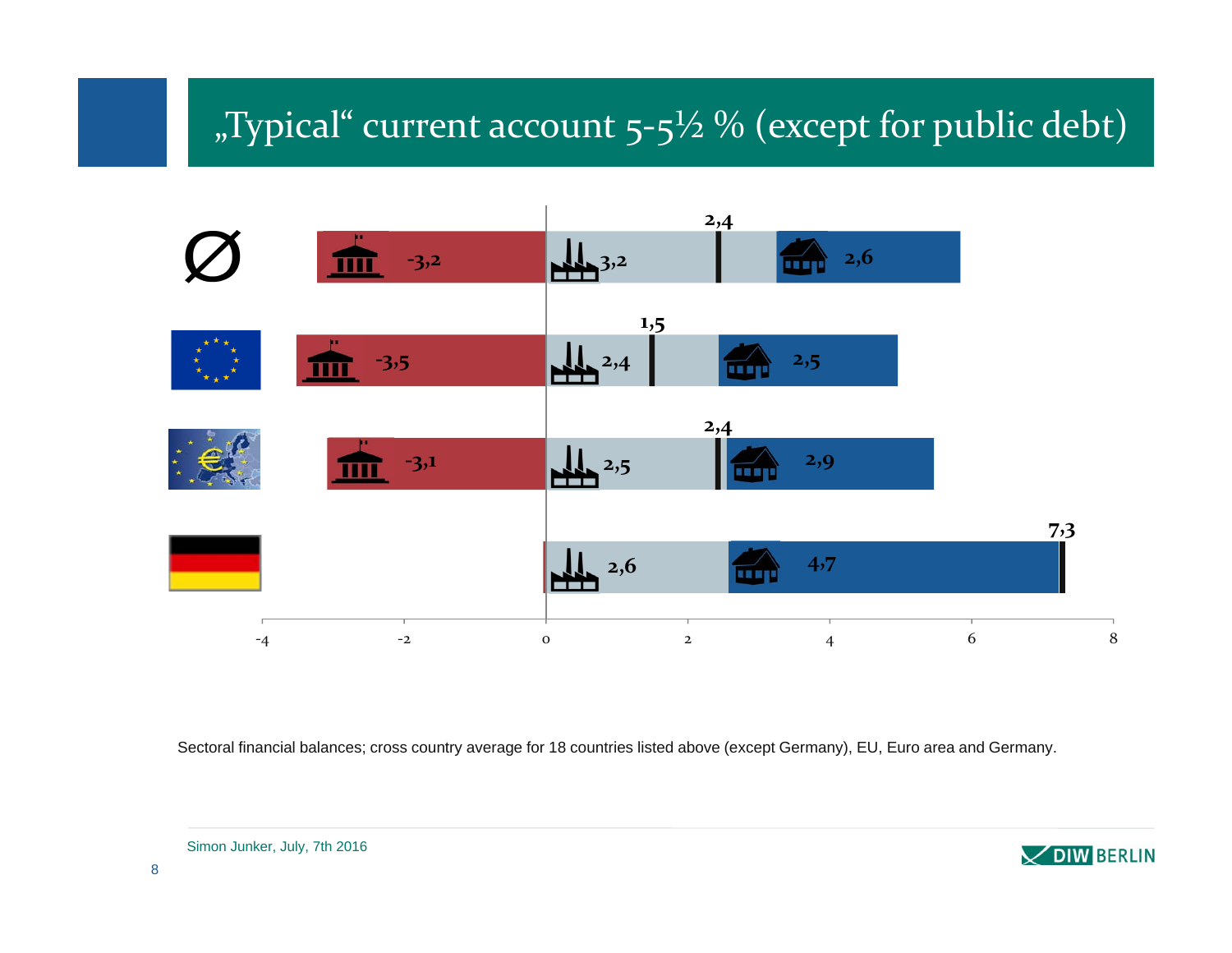## Firms refrain from investing – despite improving finances



Net investment/savings and balance of German corporations, in percent of GDP; lines indicate period averages.

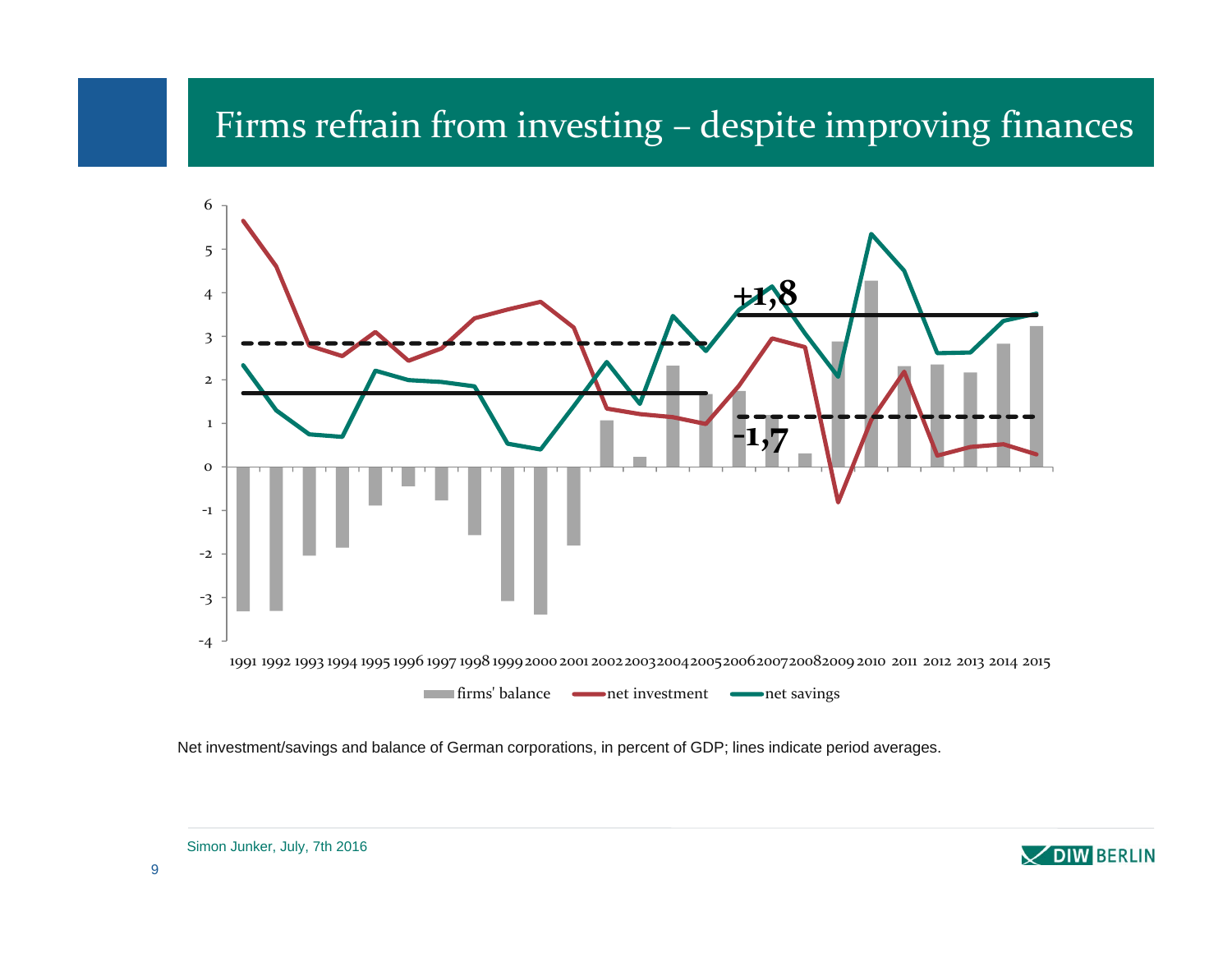#### German investment weakness



- •Given its high industry share, Germany should invest more
- •Physical capital stock stagnates, in industry, it even declines

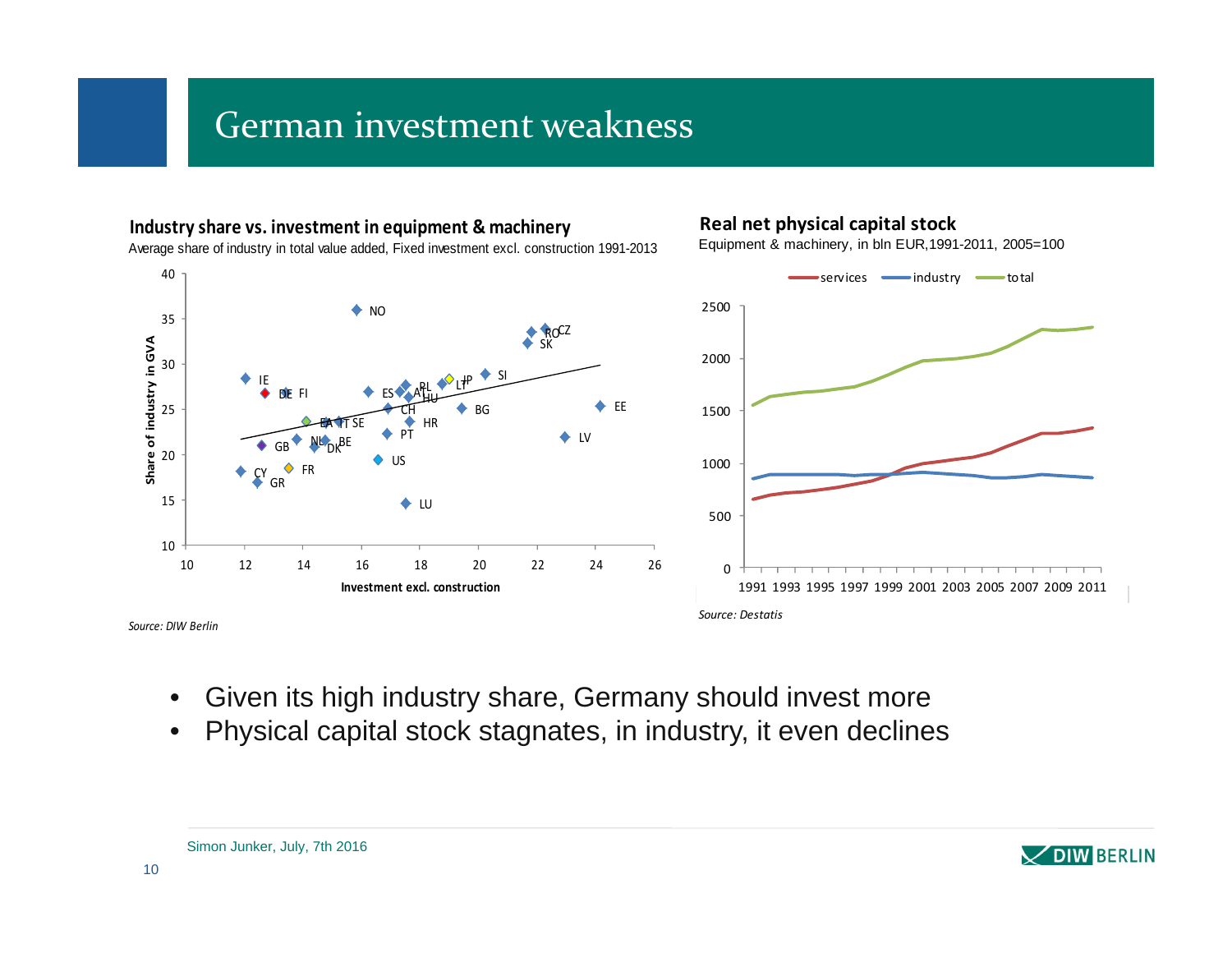## Panel regressions suppor<sup>t</sup> weak investment hypothesis



- •Models accounting for country specifics imply: Germany should invest more
- •Investment weakness persists for more than a decade



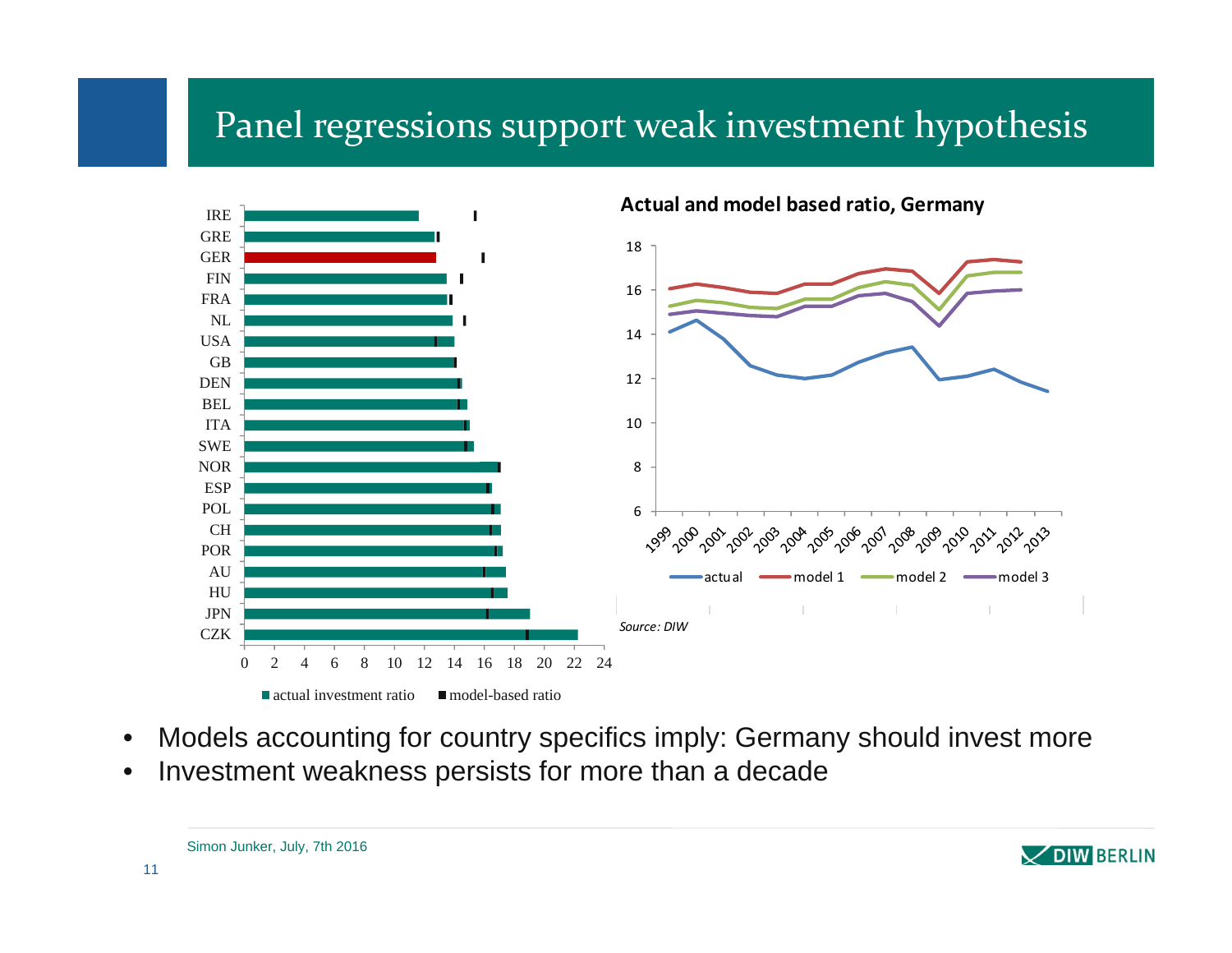## Weak business investment requires action

- Globalization justifies surplus, still: investment too weak
- Improve business conditions, e.g. warrant projectable costs (energy change)
- Provide (tax) incentives (degressive depreciation scheme)
- Surveys indicate shortage of skilled workers; foster labor market participation

*(selected) literature*

on **investment weakness**: ► Fratzscher/Gornig/Schiersch, DIW EB 15 / 2016: Weak

- Corporate Investment Requires Immediate Action; ► Fratzscher et al., DIW 27 / 2014:
- "Wirtschaftliche Impulse für Europa"; ▶ Fratzscher et al., DIW WB 26 / 2013.
- "Investitionen für mehr Wachstum eine Zukunftsagenda für Deutschland";
- ► Belitz/Fichtner/Gornig/Heilmann/Junker/Michelsen/Schiersch (2014): "Studie im Auftrag des Gemeinschaftsausschuss der Deutschen Gewerblichen Wirtschaft: Private Investitionen in Deutschland"
- on **child-care**: ► Schober/Spieß, DIW WB 21 / 2014: "Die Kita-Qualität ist für das Erwerbsverhalten von Müttern mit Kleinkindern relevant"
- on **marital tax splitting**: ► Bonin/Fichtl/Rainer/Spieß/Stichnoth/Wrohlich, DIW WB 40 / 2013: "Zentrale Resultate der Gesamtevaluation familienbezogener Leistungen"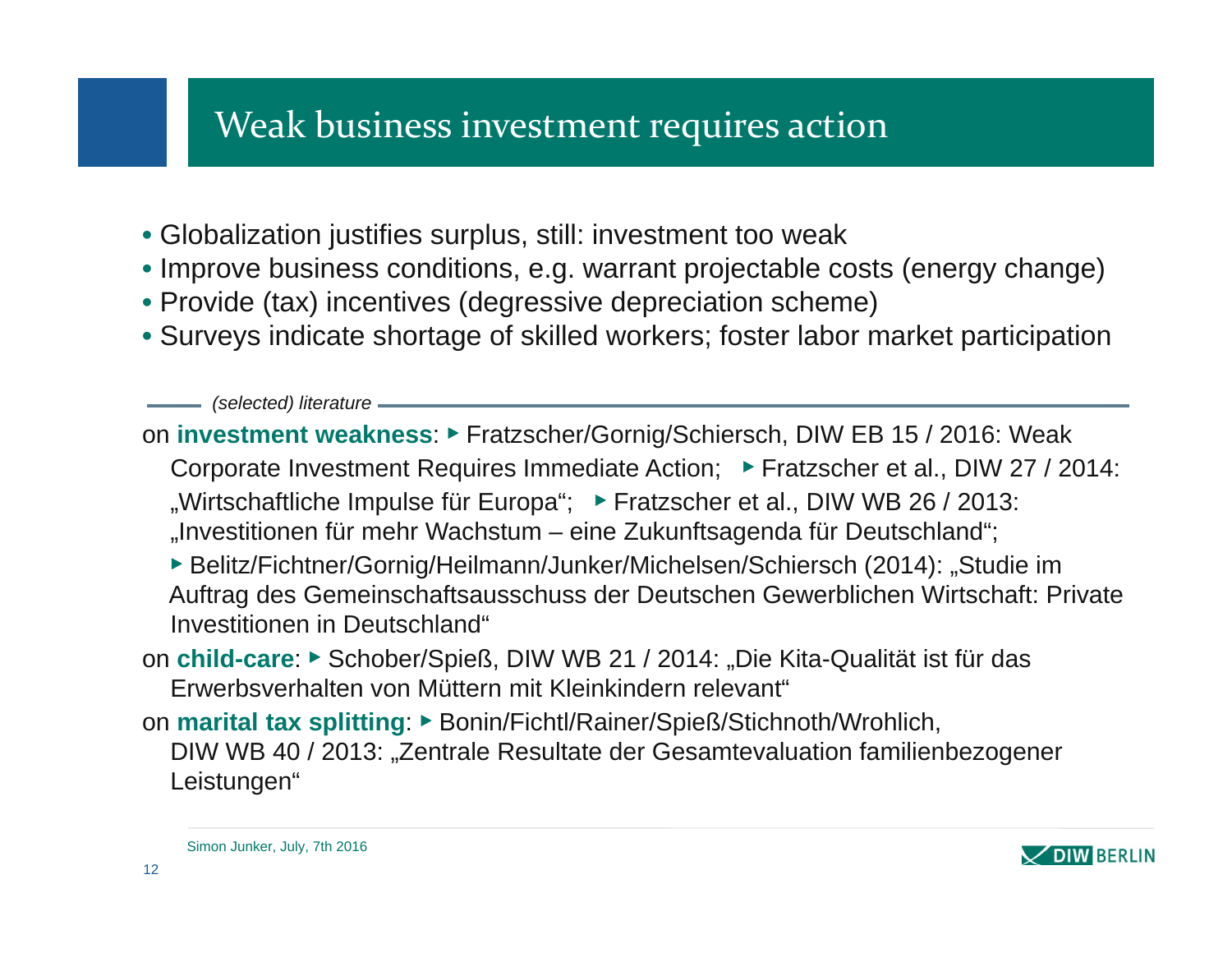# Surplus of German households relatively high



Net investment/savings and balance of German households, in percent of GDP; lines indicate period averages.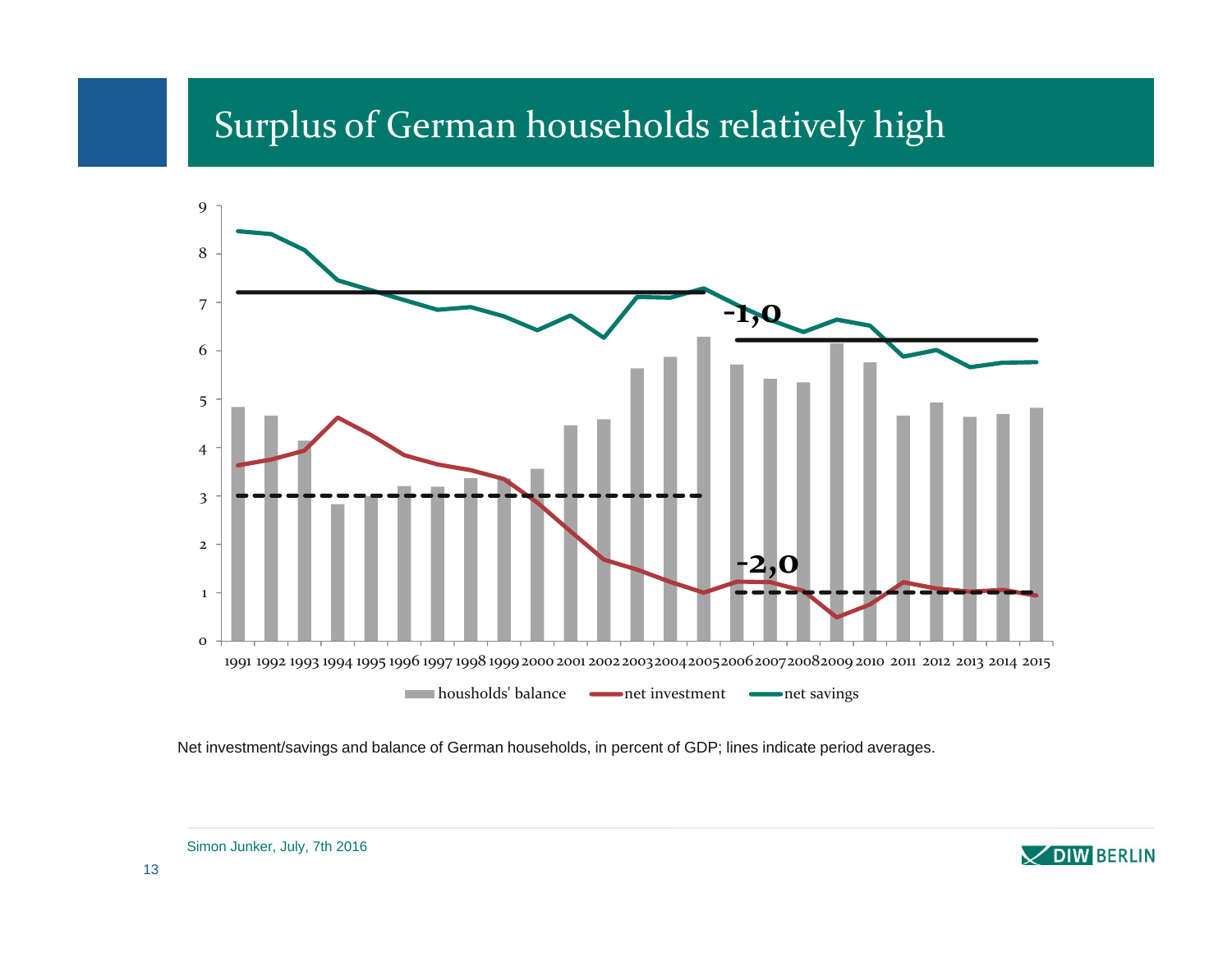# Industry wages relatively weak



Nominal value added and wage sum (including social contribution payments), 2000 = 100.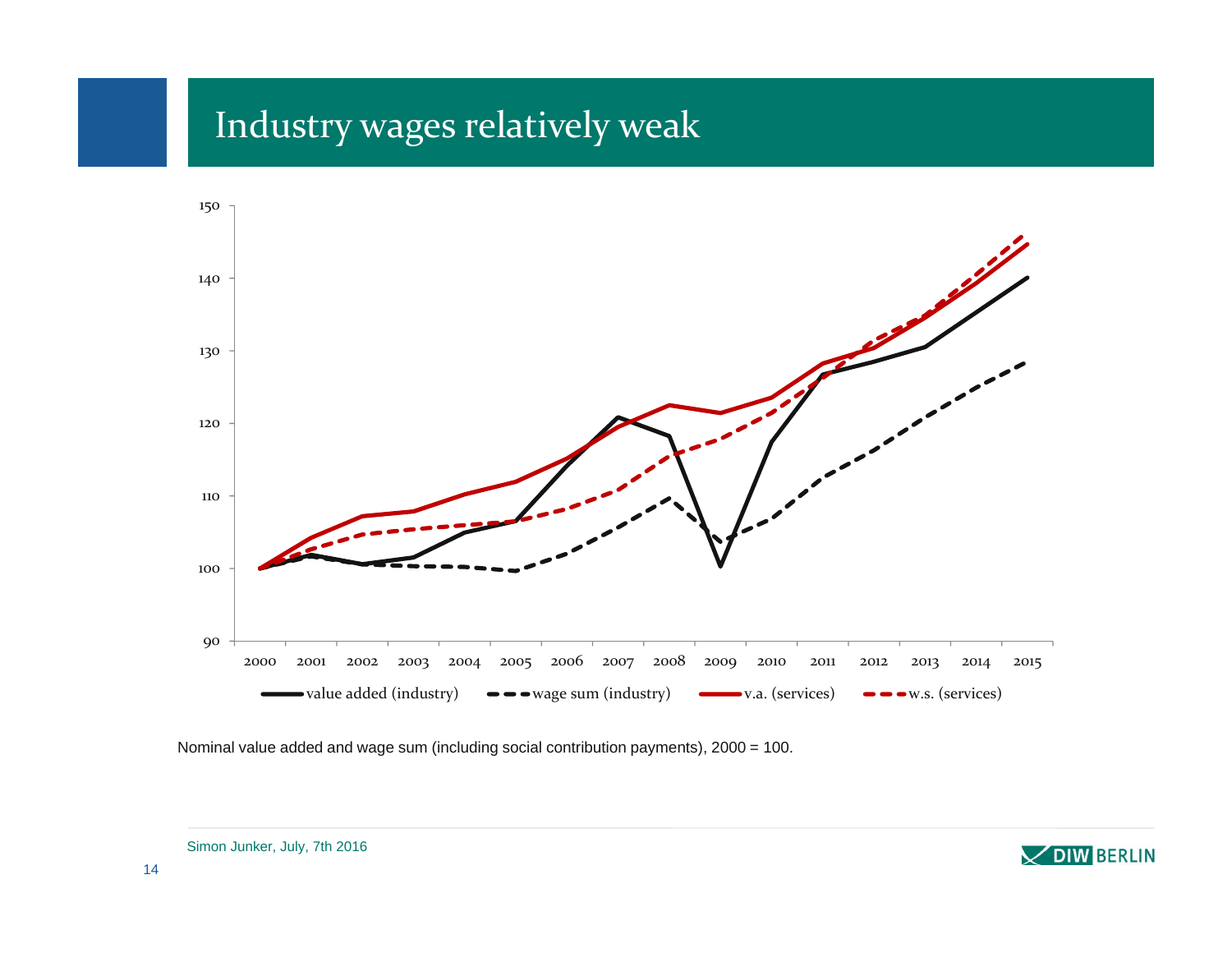#### Transfers are quite high



Household income tax plus social security contributions by employees in relation to household primary income

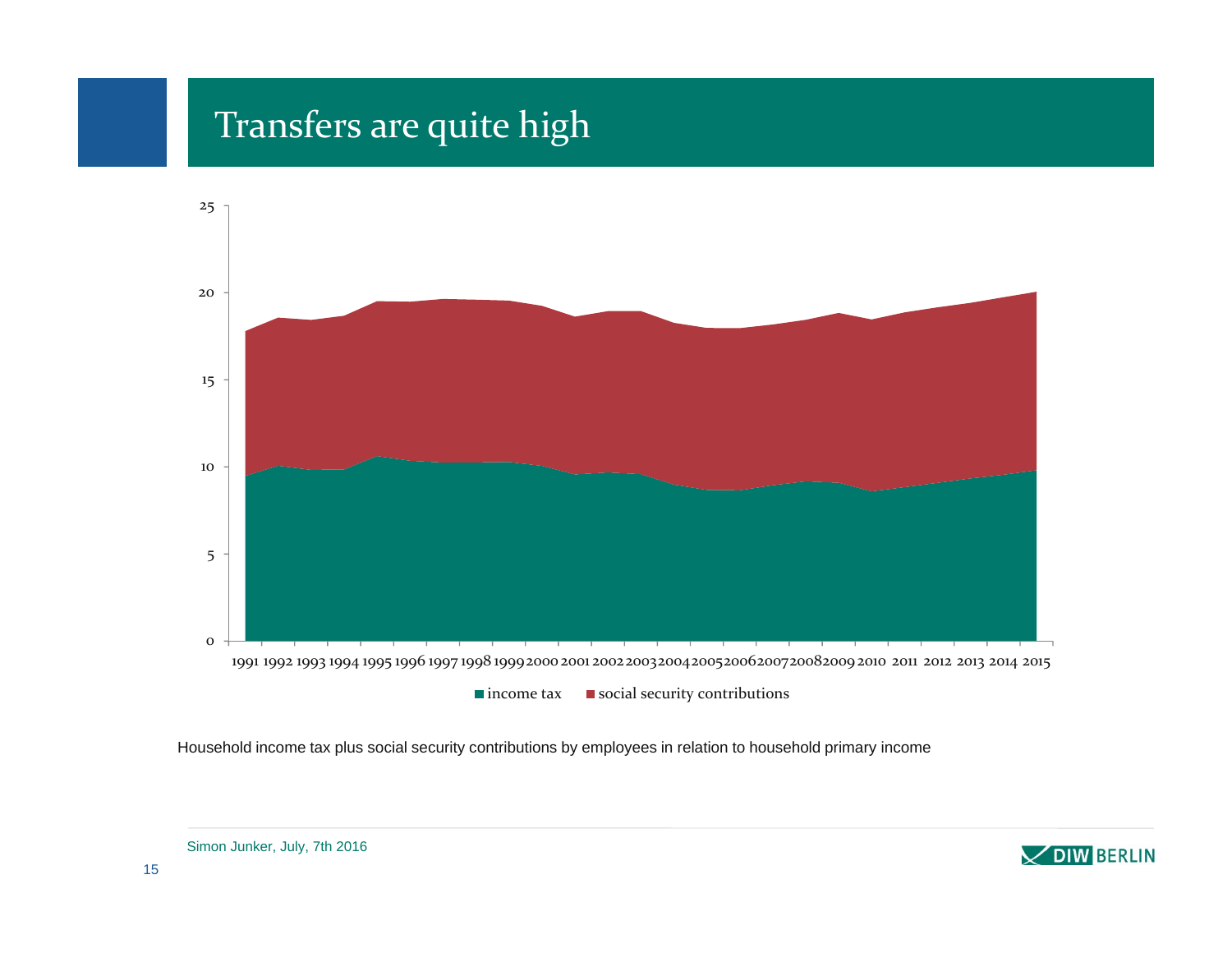# Spur dynamics of households' wage income

- Unequal income distribution may weigh on consumption: savings are high, but households don't participate in growth equally. Low income households have low savings rate
- Higher income for low and middle income households could boost consumption
- Dynamics of disposable income could be higher, in particular wage income
- Higher gross wage growth (in particular in industry)
- Higher net wage growth: government benefited from transfers in recent years
- Adjust cold progression; lower social contribution rates

*(selected) literature*

on **gross wages**: ► Brenke, DIW WB 33 / 2014: "Sektorale Lohnentwicklung: der Schlüssel zu stärkeren Lohnsteigerungen liegt in der Industrie" on **social contribution rates**: ► van Deuverden, DIW WB 26 / 2015: "Finanzpolitik: der richtige Mix von Steuern und Sozialabgaben hat Priorität!" on **inequality/consumption nexus**: ► Fichtner/Junker/Schwäbe, DIW EB 7 / 2012: "Income Distribution: An Important Factor for Economic Forecasts."

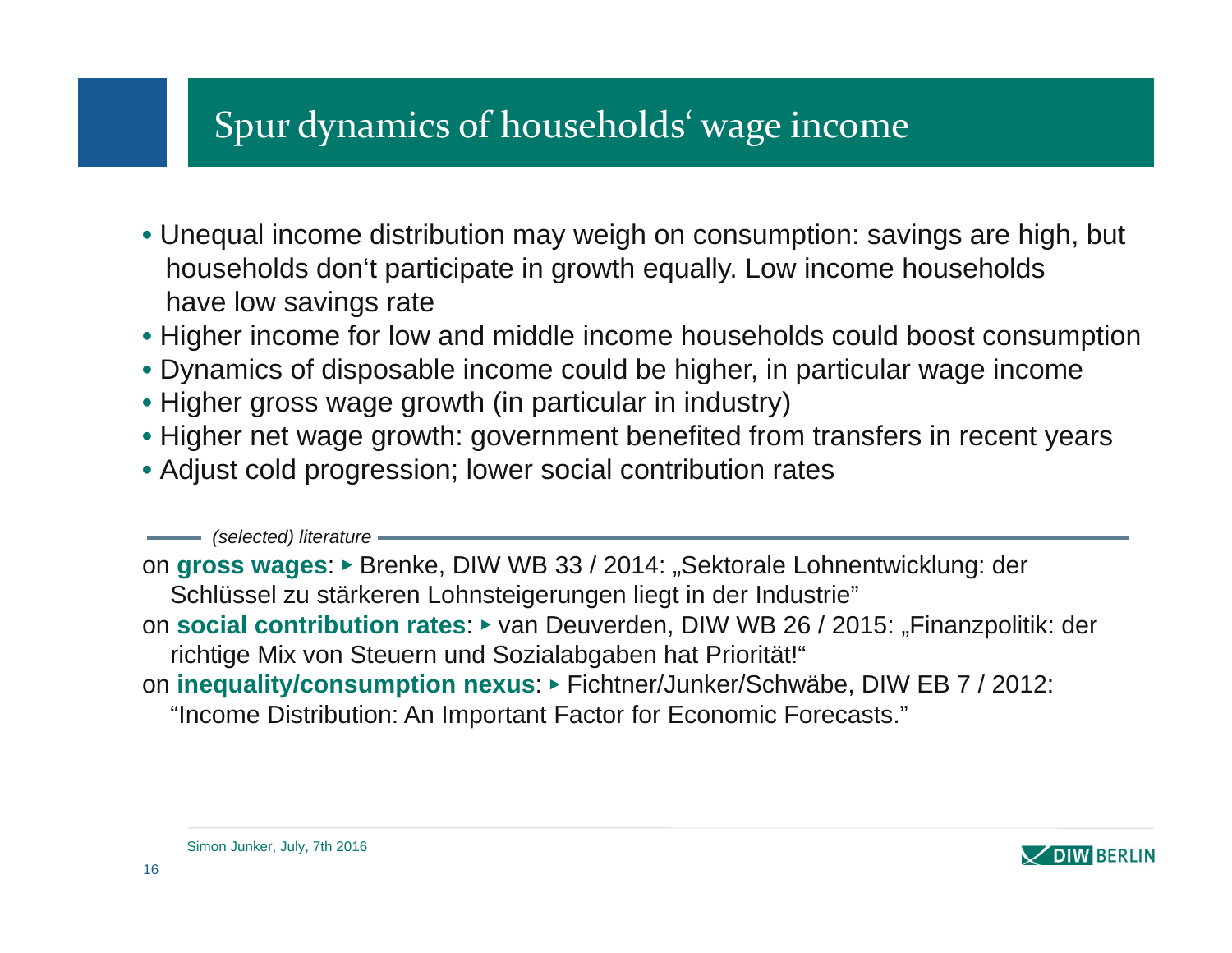#### Public finances: net disinvestment despite surplus



Net investment/savings and balance of the German public sector, in percent of GDP; lines indicate period averages.

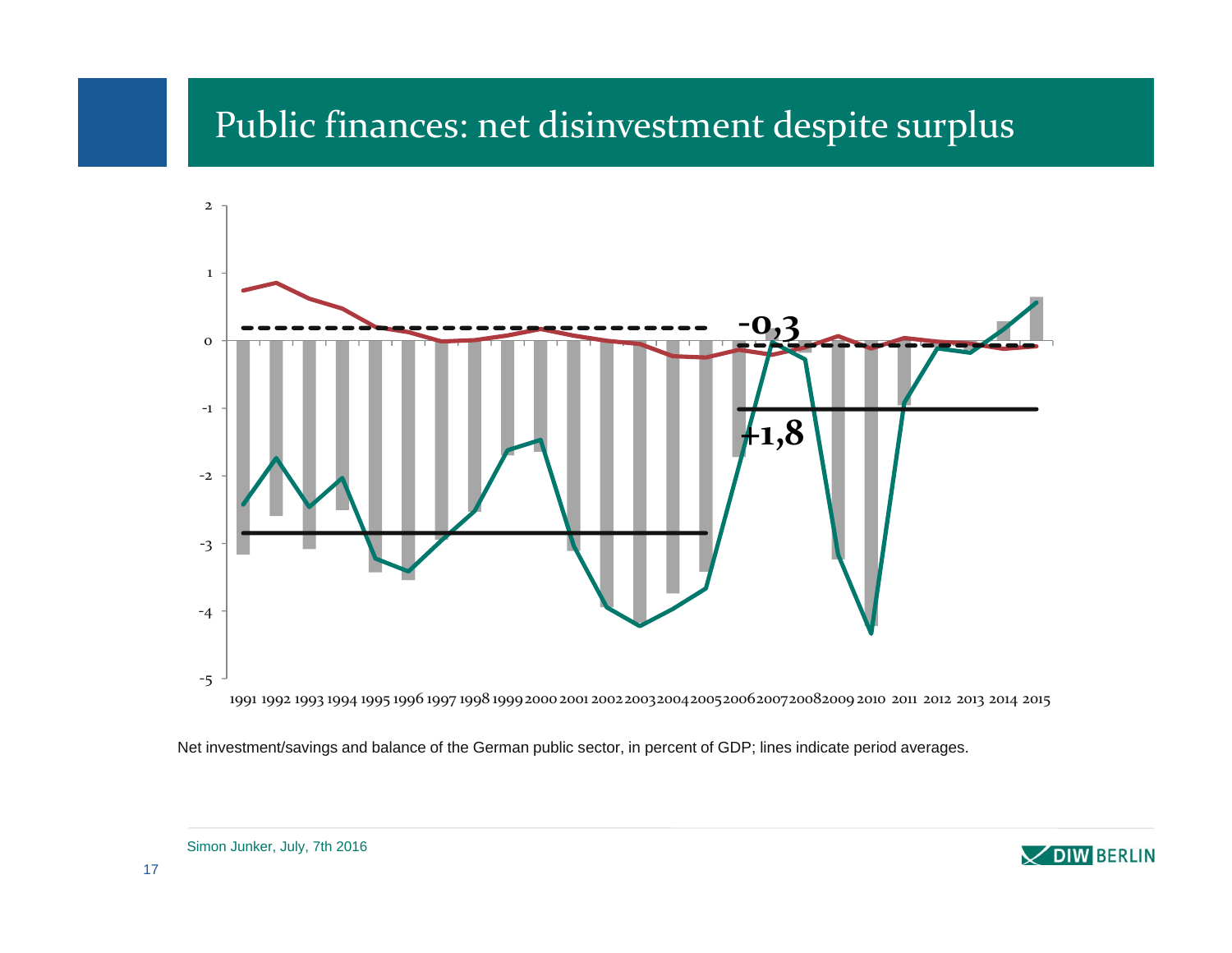## Use public surplus

- Use surplus: improve business conditions (e.g. degressive depreciation scheme)
- …invest in public infrastructure (complimentary to private investment: leverage)
- …invest in digital infrastructure
- …invest in education
- …boost household income (possibly focus on low/middle income groups)

(*selected) literature*

on **low public investment**: ► Gornig/Michelsen/van Deuverden, DIW EB 42/43 / 2015: "Local Public Infrastructure Showing Signs of Wear and Tear"

on **public/private investment nexus**: ► Dreger/Reimers, DIW 18 / 2016: "Welcher

Zusammenhang besteht zwischen öffentlichen und privaten Investitionen?"